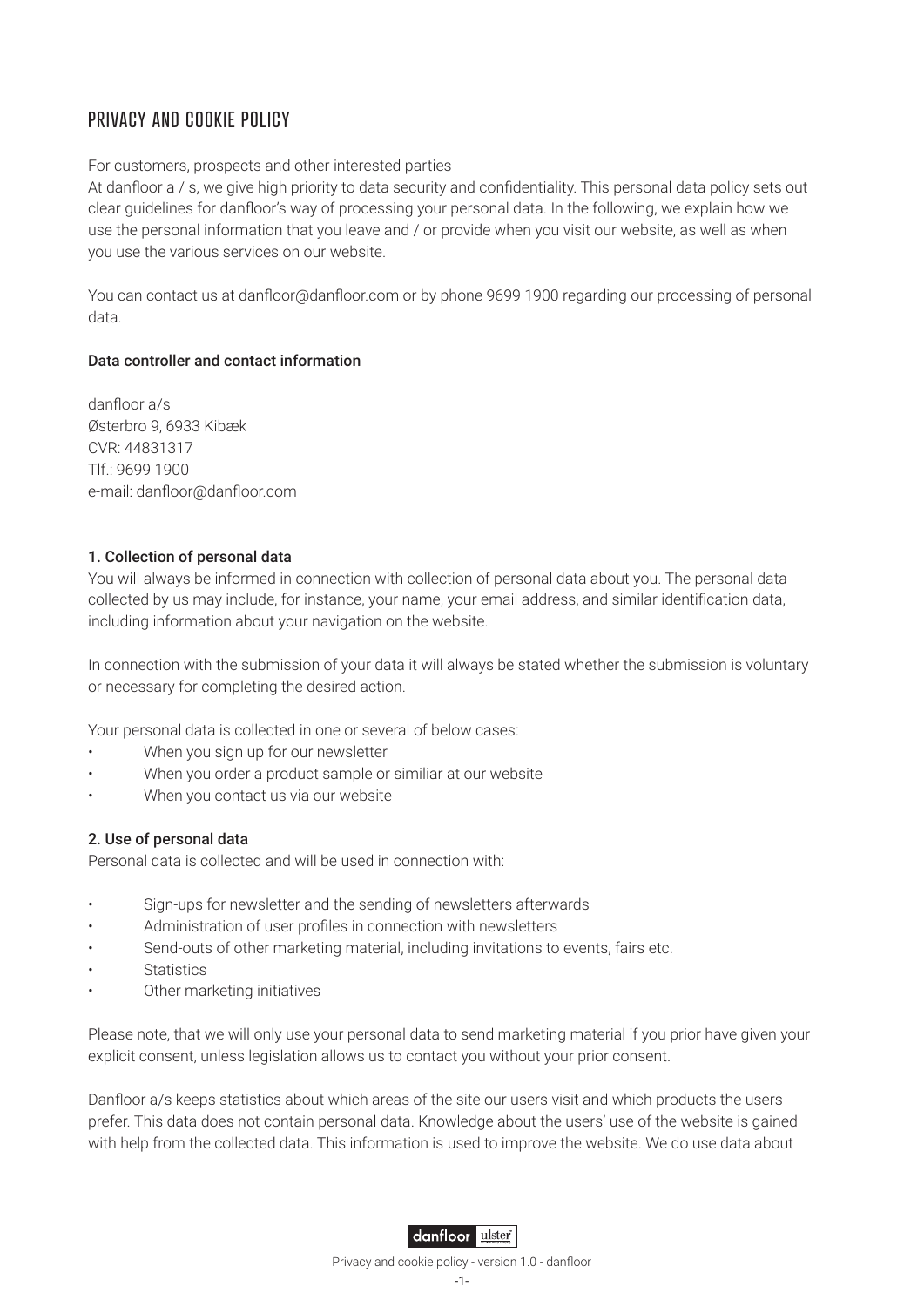how our users navigate, to better understand how our users use www.danfloor.com, and from that we try to improve the website. We are not able to see where you are going on the internet after you leave our site. We do not sell or otherwise disclose information about how our user navigate and use our website.

## 3. Transfer of personal data to third party

We do not transfer your personal data to a third party without your consent. Under specific circumstances and with reference to legislation, it might be necessary to transfer information to public authorities or the police.

## 4. Disclosure to data processors

Your personal data is disclosed to partners of danfloor a/s who deliver services on behalf of danfloor a/s, for example in relation to send-outs of newsletters. These partners only process the personal data on behalf of Danfloor a/s and in accordance with the instructions of Danfloor a/s.

In the case of a re-organization, full or partial sale of the company, any disclosure in such connection will be in accordance with current legislation for the processing of personal data.

## 5. Deletion of personal data

We will delete your personal data when we no longer need to process them in relation to one or more of the purposes set out above in section 3. However, the data may be processed and stored for a longer period in anonymized form.

#### 6. Security

We have implemented security measures to ensure that our internal procedures meet our high security policy standards. Accordingly, we strive to protect the quality and integrity of your personal data. We store your personal information on computers with limited access and which are located in controlled facilities. We can not guarantee 100 percent security for data transmissions via the Internet. This means that there may be a risk that unauthorized persons gain access to information when data is sent and stored electronically. Thus, you submit your personal information at your own risk.

The rapid development of the Internet means that changes in our processing of personal data may be necessary. We reserve the right to update and amend these guidelines for processing of personal data. If we do so, we will obvious correct the date for "last updated" at the bottom of this page. In case of substantial changes, we will notify you in the form of a visible notice on our websites.

# 7. Your rights

You are at any time entitled to be informed of the personal data about you that we process, but with certain legislative exceptions. You also have the right to object to the collection and further processing of your personal data including profiling/automated decision-making. Furthermore, you have the right to have your personal data rectified, erased or blocked according to the rules. Moreover, you have the right to receive information about you that you have provided to us, and the right to have this information transmitted to another data controller (data portability).

#### 8. Links to other websites etc.

Our website may contain links to other websites or to integrated sites. We are not responsible for the contents of the websites of other companies or for the practices of such companies regarding the collection of personal data. When you visit other websites, you should read the owners' policies on the protection of personal data and other relevant policies.

# danfloor uster